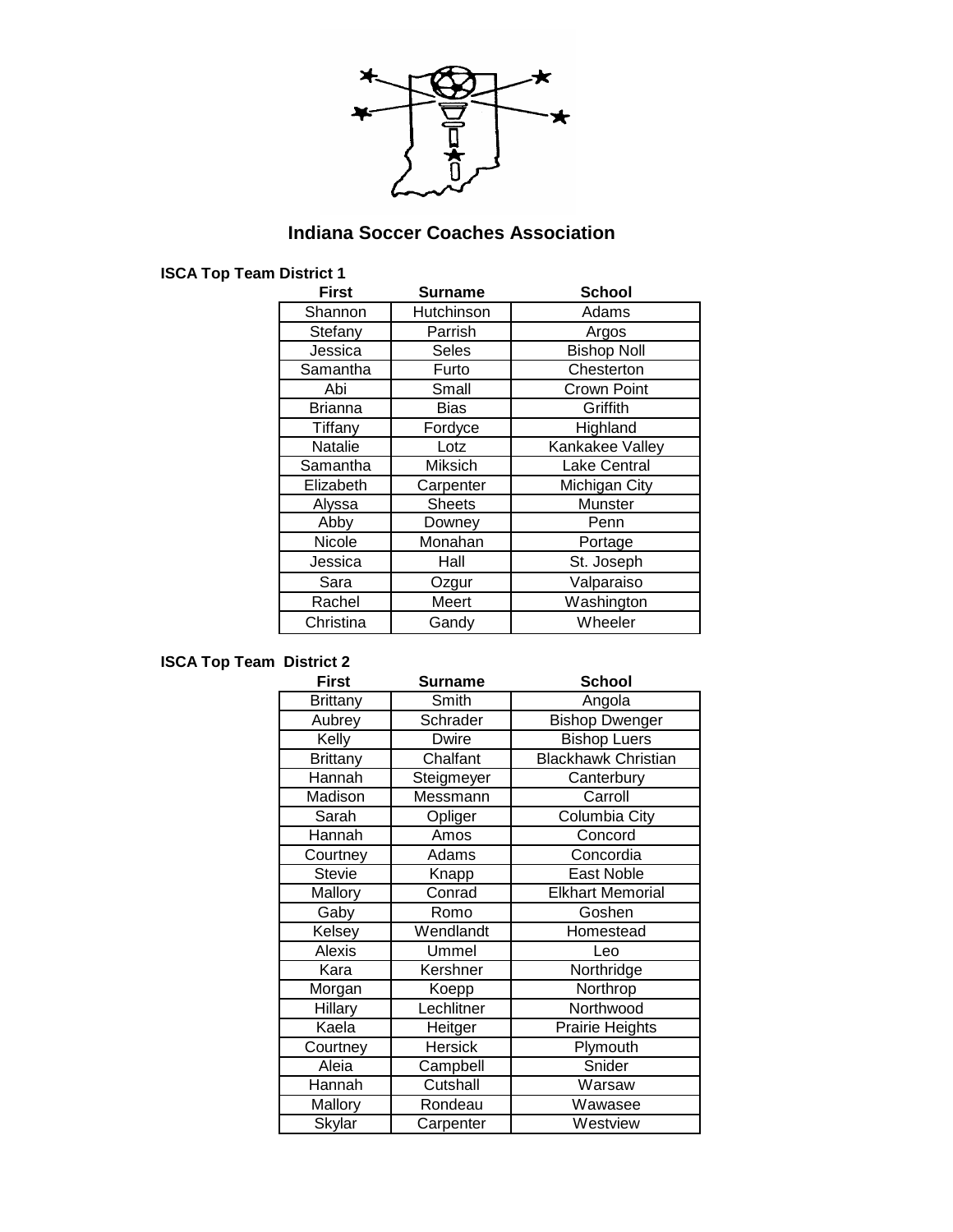

## **Indiana Soccer Coaches Association**

| <b>First</b> | <b>Surname</b> | <b>School</b>              |
|--------------|----------------|----------------------------|
| Emily        | O'Neil         | Lafayette Central Catholic |
| Shelby       | Rhoton         | <b>Blackford</b>           |
| Mariah       | <b>Boncek</b>  | <b>Fishers</b>             |
| Taylor       | Shewman        | Yorktown                   |
| Miranda      | <b>Stuckey</b> | Harrison (WL)              |
| Mirae        | Whitaker       | West Lafayette             |
| Kiley        | Furnish        | Marion                     |
| Ana          | Bouwkamp       | <b>Twin Lakes</b>          |
| Cassidy      | Cain           | Noblesville                |
| Megann       | Lear           | Hamilton Southeastern      |
| Caley        | <b>Bender</b>  | McCutcheon                 |

# **ISCA Top Team District 3**

### **ISCA Top Team District 4 Girls**

| <b>First</b>    | <b>Surname</b>   | <b>School</b>             |
|-----------------|------------------|---------------------------|
| <b>Brittney</b> | Vazquez          | <b>Arsenal Technical</b>  |
| Courtney        | <b>McDermott</b> | Avon                      |
| Katelyn         | Barron           | <b>Bishop Chatard</b>     |
| Rachel          | Dill             | <b>Brebeuf Jesuit</b>     |
| Kelsey          | Holzinger        | Brownsburg                |
| Ashley          | Twer             | Carmel                    |
| Audrey          | Lee              | <b>Cardinal Ritter</b>    |
| Paxton          | Oh               | Cascade                   |
| Abbi            | Schopper         | Cathedral                 |
| Faith           | Voehringen       | <b>Covenant Christian</b> |
| Kristen         | <b>Broadbent</b> | <b>Guerin Catholic</b>    |
| Alexa           | Frischmann       | Lawrence Central          |
| Claire          | Spleth           | Lawrence North            |
| <b>Bre</b>      | Smith            | Mooresville               |
| Sammy           | Maethner         | <b>North Central</b>      |
| Lauren          | St. Clair        | Park Tudor                |
| Carrie          | Walton           | Pike                      |
| Mansela         | Sanchez          | Plainfield                |
| Elle            | <b>Steele</b>    | University                |
| Sarah           | Huh              | <b>Warren Central</b>     |
| Sarah           | <b>Brewer</b>    | Western Boone             |
| Claire          | <b>Bullard</b>   | Westfield                 |
| Alissa          | Hansen           | Zionsville                |